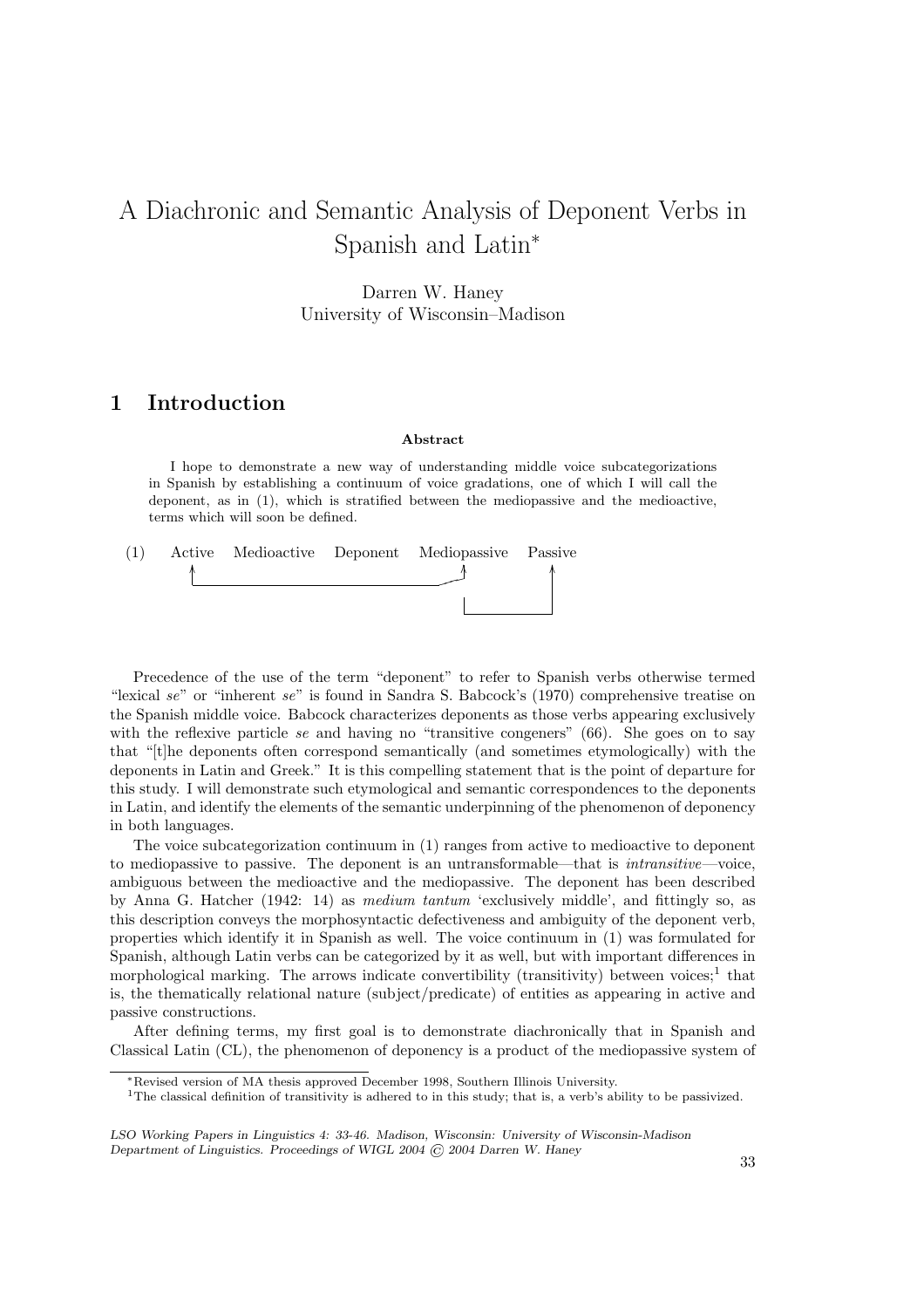each. I will examine the Latin system in terms of its theorized Indo-European origins, its supposed breakdown in Romance, and its eventual reconstruction in Spanish. I will focus especially, however, on modern Spanish, which, through the use of its reflexive particle, enjoys the richest system of voice modulation of all the Romance languages. I will compare Spanish deponents to Latin deponents in light of a select group of semantic categories that are historically prone to deponency, either organically or by analogy.

### 2 Middle Voice Defined

The middle voice is seemingly a "wastebasket" category that includes active verbs bearing some type of interest, proprietary, or directional relation between subject and activity, mediopassives of resultant state or process, and several other special categories that do not strictly correspond to passive or active. The classical view is represented in the definition given by Dionysius of Thrace, whom Babcock (1970: 39) cites:

[A]ction is ... 'I-strike'; passion is 'I-am- struck,' while the intermediate middle represents sometimes action, sometimes passion, as 'I-stand-fixed,' 'I-stand-ruined,' 'I-did-it-for-myself,' 'I-wrote for-myself.'

Babcock goes on to point out that "... the middle is precisely a combination of active and passive features never wholly equivalent to either of the other voices" (ibid.). The middle voice, then, is not one voice, but a series of voices stratified on a continuum ranging from active to passive.

#### 2.1 Mediopassive Defined

Before I demonstrate an example on the continuum, let me establish that by mediopassive I mean the paradigmatically complete mediopassive, manifested in those verbs that can occur with the reflexive particle in any person—not just the third—and whose readings are never reflexive and often passive. The reflexive and the defective (third person only) impersonal passive se are excluded from this category. By this analysis the mediopassive and passive voices are in complementary distribution, i.e., any given active verb will convert exclusively either to the passive or the mediopassive; there is never a possibility for both, as indicated by the switch. Hence *enojar* converts not to the true passive but to the mediopassive in  $(2)$ ; and *amar* can only convert to the true passive in  $(3)$ , in which me amo can only have a true reflexive, and not a passive, meaning:

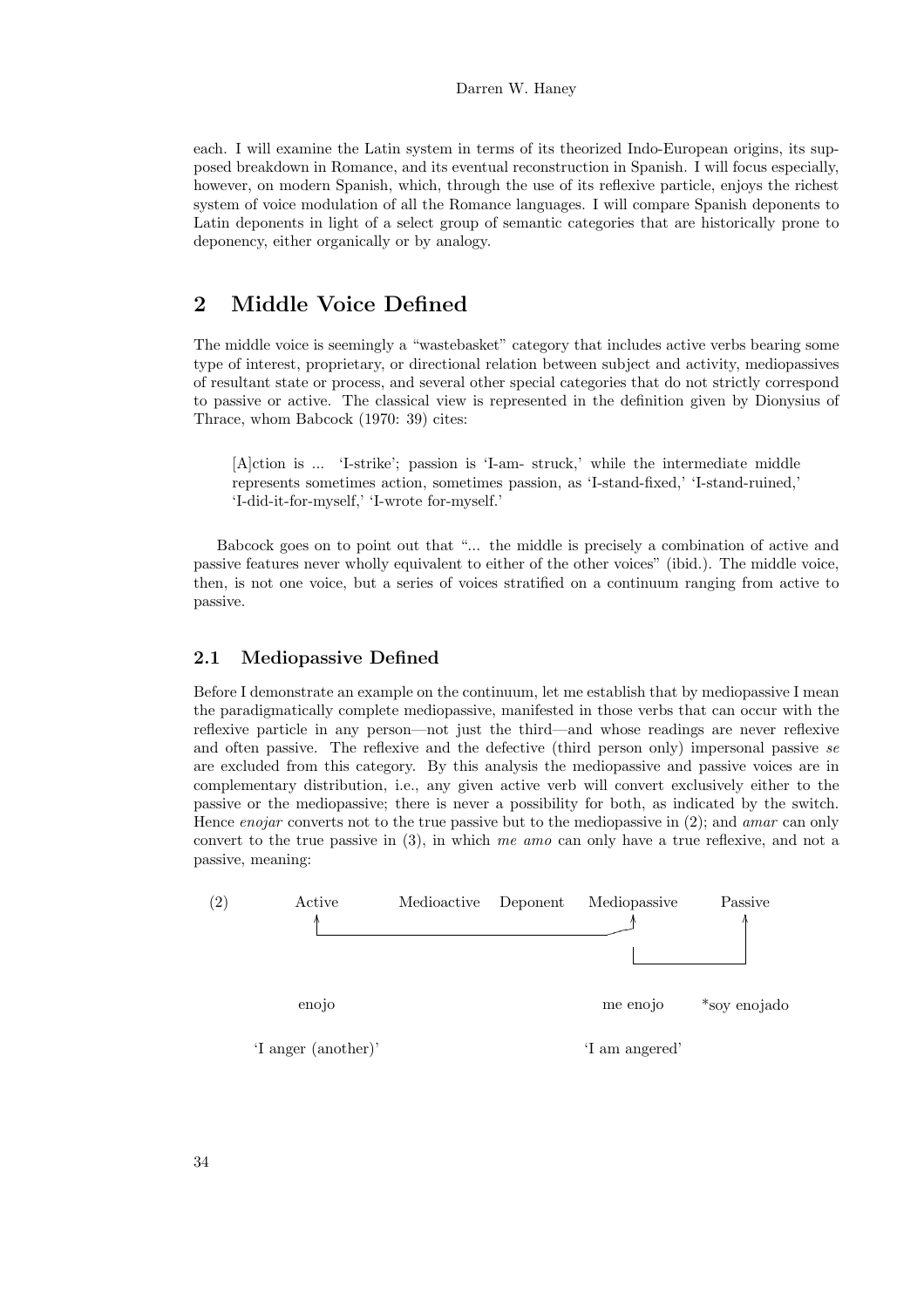

The reason for this distinction is that I believe there is strong evidence that this paradigmatically complete mediopassive was the historical source upon which other non-reflexive uses of se were later analogously based, including the vast majority of deponents, as we will see. The se impersonal passive seems to have come down from Latin separately, as a functional substitute for the disappearing synthetic impersonal passive; e.g., DICITUR  $\rightarrow$  SE DICIT.

Broadly stated the Latin mediopassive is a passive voice, but with some element of resultant state, process, action, or reaction. In Latin, mediopassives were often constructed obliquely that is, without agentive complementation; hence, many of these verbs can be glossed as nonpassive intransitives which are nonetheless often passive equivalents; e.g. DEFATIGOR 'I become fatigued' = 'I tire.' In Latin the dual-desinence active/mediopassive system  $(-O/-R)$  consists of the active -o form (DEFATIGO 'I tire [another]') and the mediopassive R-form (DEFATIGOR 'I am tired'). Bearing the same morphology, it is thus indistinguishable in form from the everyday passive. In Spanish, however, the mediopassive is a subcategorization that is morphologically marked, and thus distinct from the passive, as it is constructed as a reflexive.

#### 2.2 Medioactive Defined

The medioactive is a marked form of the active, which is formed with the reflexive particle se, and exists for a limited set of verbs, all belonging to the category that passivizes in the copular passive rather than the mediopassive; examples include *comerse(l-)* 'eat up' and *beberse(l-)* 'drink up (down).'

#### 2.3 Deponent Defined

The deponent is ambiguous and intransitive; such a verb either

- 1. can only occur as a reflexive, as illustrated by obstinarse 'be obstinate' in (4); or
- 2. has an optional non-reflexive form, which is nonetheless not the active transformation thereof, i.e., does not reverse the thematic roles (subject/predicate) of the verb's arguments.

I will elaborate on this second point in Section 3.2.

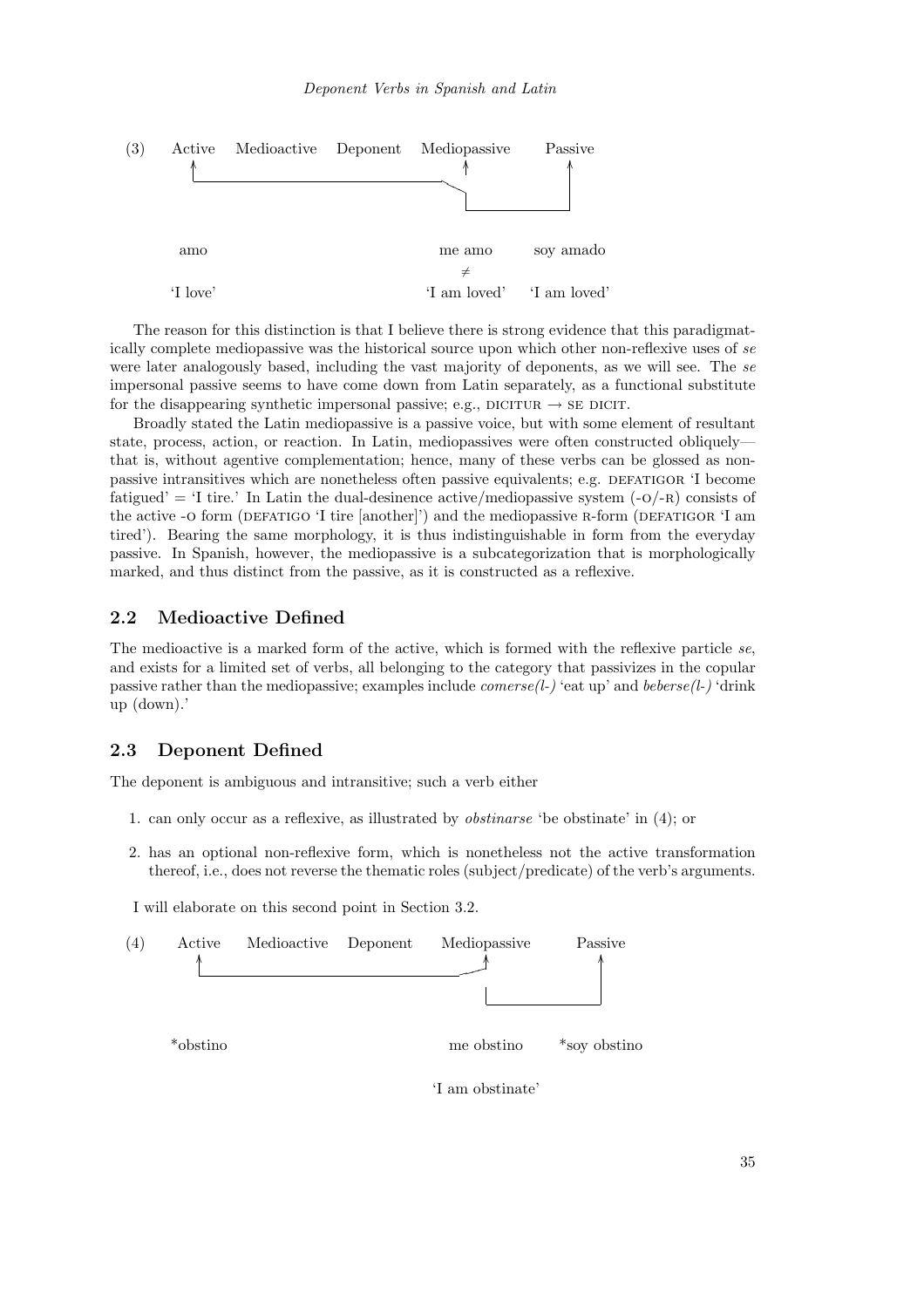### 3 Deponency in Latin and Spanish

What is important for this study is that the phenomenon of the deponent verb exists in both Latin and Spanish, and, historically, might have always been with the language, even through the "dark" centuries when the deponent is said to have disappeared, either by loss of the passive Rgrade desinence (sequor > \*sequo) or simply by extinction and suppletion (Muller and Taylor 1932: 61). In other words, the disappearance of the deponent morphology does not necessarily entail the disappearance of the semantic categories which manifested themselves in deponents, which, as we shall see, come to bear their own deponential morphology.

Semantically, deponents typically have senses that are active, passive, stative, or ambiguous. Deponents with active readings sometimes also bear an alternative active form, but not representing a reversal of thematic roles, such as is the case with *imaginarse* and *imaginar. Imaginar* is able to take a direct-object complement, but still cannot be passivized—the subject is still the experiencer.

#### 3.1 Genesis of Deponents: Organic or Analogous?

A Latin deponent is traditionally understood to be a verb bearing the (medio)passive r-form, but having no active-voice transformation, and sometimes even bearing an active meaning. The traditional view is that the first deponents originated as true passives (or mediopassives), but somehow came to lay aside ('DEPONO') their passive or mediopassive meanings, along with their active-voice transformations. This is not to say that the r-form merely supplanted the -o form, but rather that the experience of the mediopassive subject resulted in action (or reaction), and the verb often came to be expressed, if not obliquely,<sup>2</sup> then as something akin to an active, as it was no longer the mediopassive of an active form. In many cases, deponents are assumed to have gained an accusative-complemented sense at a later stage in the language (e.g.,  $\text{seqUOR}$ ).<sup>3</sup> An example such as UTOR supports the hypothesis of mediopassive origin; as this verb takes an ablative complement (the agentive case for passive constructions), it could have been historically a (medio)passive, equivalent to 'I am benefited by'<sup>4</sup>, and its presumed active voice (\*UTO 'I benefit') died out. The likelihood of the first Latin deponents having originally been passive or mediopassive congeners of active verbs is asserted by some in light of the view—well established since the 1920's (Clafflin 1927: 158; Meillet 1931: 148-9)—of the Latin (medio)passive morphology itself as a reflex of that of the Indo-European middle. Such a view thus explains the identical morphology of the passive, the mediopassive, and the deponent. However, most deponents in Latin and Spanish were coined as such, having been modeled analogously on the mediopassive. A difficult task for either language would be to find the rare instances of deponents that were historically mediopassives. In Latin, an example may be impossible to find. One can only speculate, for instance, whether there existed a  $*$  sequo 'I lead.' The usufructives (UTOR, FRUOR, VESCOR, CIBOR, etc.), however, which take ablative complements, could have once been mediopassives or were modeled on other long disappeared mediopassives.

It may be that the notion of a Latin deponent verb as once having been truly passive is mistaken, and that deponents were originally analogously modeled on the (medio)passive. That

<sup>&</sup>lt;sup>2</sup>Latin deponents of benefitting by, using, enjoying, eating and drinking, etc., took an ablative complement, thus suggesting the passive-voice transformation of the subject entity. The ablative was the case for agency in passive utterances (although classically with the "mandatory" agentive preposition ab.)

<sup>&</sup>lt;sup>3</sup>The gaining of an accusative-complemented sense generally depends upon the semantic field, and often corresponds to other languages. For instance, let us examine the Latin verbs of complaining, queror and LAMENTOR. Tucker (1931: 200) claims these are based upon the imitative roots que and la respectively, and mean 'making a wailing sound' (a lamentum). Hence, they were originally monovalent. However, by the classical era they gain divalent senses ('bemoan,' 'bewail'), with the prefix be in English corresponding to zero-derivation in Latin. The innovation, however, of a new sense of a deponent verb that takes an accusative complement is not really transitivization, since that verb, by its very nature, cannot in turn be passivized.

 $^{4}$ Indeed many Latin verbs of using, enjoying or benefitting by (usufructives) are to be found as deponents: utor ('use'), fruor ('enjoy') fungor ('busy oneself with'), etc.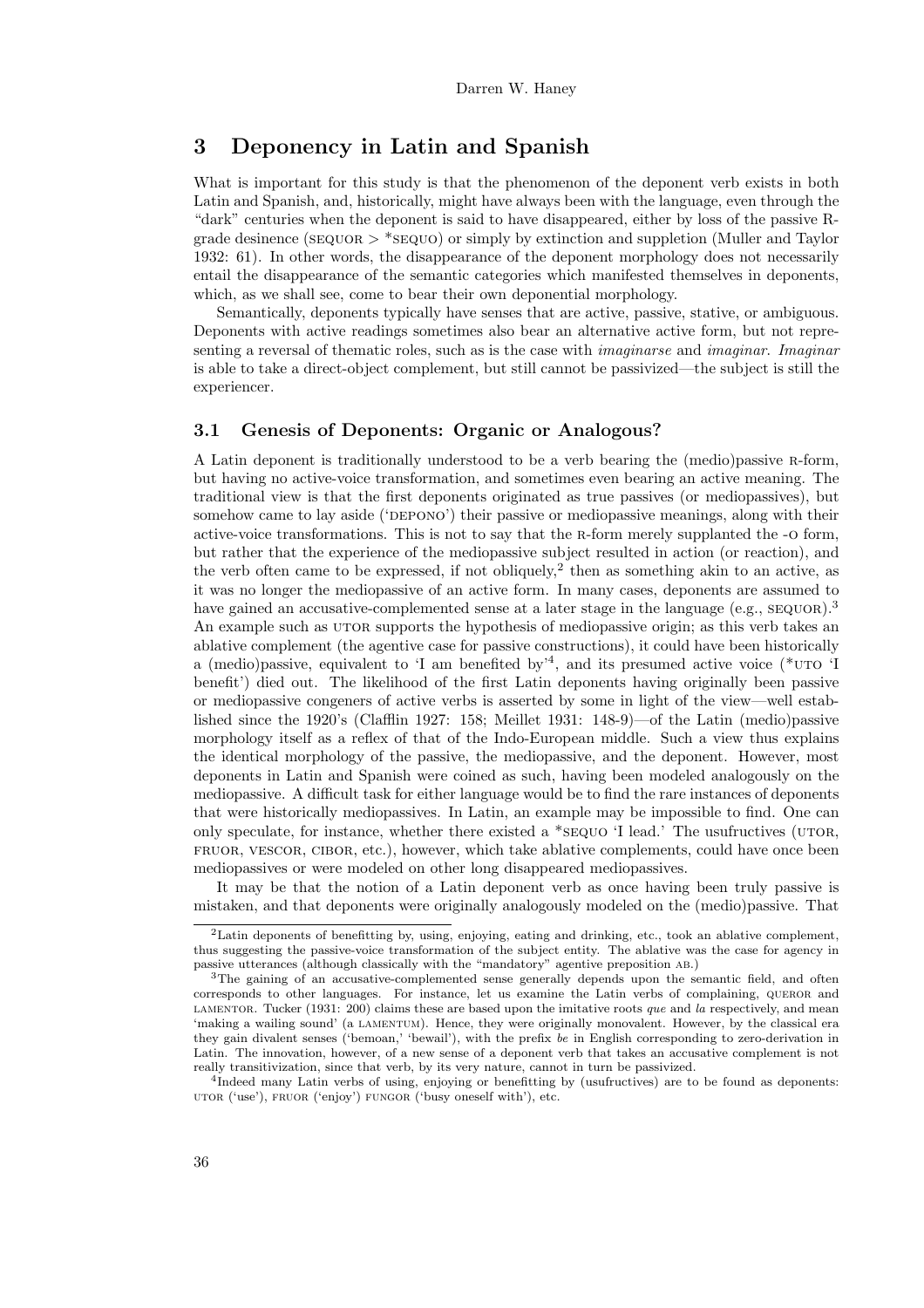is to say, deponents may have always entered Latin as such, and the organic genesis of deponents occurred at an earlier stage of Indo-European development. Therefore some other "deponential," marked subcategorizations that are non-reflexive and at once non-passive uses of the reflexive particle in Spanish (the medioactives) must also be examined in the light of their analogy to their historical precedent, the mediopassive reflexive. These parallel Latin deponents' morphological mimicking of the mediopassive. Just as in Latin, they share the same morphology, and it is thus reasonable to suppose that the former is modeled on the latter. Whether the genesis of deponent or deponentially-marked verbs in either language is accidental (organic) or morphological mimicking—a question which might, in fact, be unanswerable—it is the observation of this study that the deponent, in Latin and Spanish, serves to signify middleness in verbs, and is indeed considered in this study a gradation of the middle voice, albeit by definition a defective gradation. My historical observation is not necessarily that Latin deponents generally come into Spanish as reflexives (although this may very well be so in a few cases) but rather that the voice continuum which allows for the deponent is preserved (or reconstructed) to the result that in modern Spanish, the reflex of the Latin deponent is realized in at least two distinct middle-voice varieties that are determined by the semantic field and the syntactic parameters governing the use of the reflexive clitic. These gradations are the deponent and the medioactive.<sup>5</sup>

#### 3.2 Respective Active vs. Non-respective Active

Morphology does not always correspond to semantics. The agentive (or causative) congener of a  $(\text{medio})$  passive; e.g., DEFATIGO 'I tire  $(\text{another})'$  with respect to DEFATIGOR 'I am tired,' might be termed the "respective active," as it is the active transformation of a genuinely (medio)passive R-form (or in the case of Spanish, the mediopassive se form). In other words, the respective active bears a reversal of the thematic roles of subject and predicate of the arguments of the r-form. The deponent does not have a respective active, but many Latin deponents—termed *duae formae—alternated with secondary forms bearing the active morphology*  $(-0)$ , but whose meaning was more or less synonymous with the R-form; e.g., L. MINITO for MINITOR 'I make threats.' Likewise for Spanish, alternate, non-pronominal forms for deponents might be termed the "non-respective-actives," as their use does not reverse the arguments' thematic roles.

#### 3.3 Deponent as Defective Middle

The very nature of the deponent makes it conform to the criteria of neither truly active or passive, for in order for a verb to be either, it must be expressible in the other voice. The deponent bears the morphology of the (medio)passive in Latin and the mediopassive in Spanish, and thus cannot be passivized in either language, but neither does it have a respective-active voice. If one were to rank Latin verbs in terms of their proximity to the authentic passive, the deponent would be situated in my continuum as the second most distant, before the active and behind the mediopassive, as seen in (5).

| (5) |       |              | Active Medioactive Deponent       |                   | Mediopassive Passive   |               |
|-----|-------|--------------|-----------------------------------|-------------------|------------------------|---------------|
|     | Lat.  | <b>VENDO</b> | <b>VESCOR</b>                     | <b>REMINISCOR</b> | DEFATIGOR              | <b>VENDOR</b> |
|     | Span. |              | $vender$ comerse(l-)              | acordarse         | cases <sub>cases</sub> | ser vendido   |
|     |       |              | $(se \text{ } lo \text{ } comio)$ |                   |                        |               |
|     |       | 'sell'       | 'eat $(up)'$                      | 'remember'        | 'get tired'            | be sold'      |
|     |       |              |                                   |                   |                        |               |

This continuum is based upon the fact that the middle voice gradations are morphological categories in modern Spanish—that is, by virtue of their bearing the reflexive particle se, they

<sup>&</sup>lt;sup>5</sup>It is interesting to note that at least one cultivated Latinisms such as, *dignarse*, is highly suspect as having originated with -se, in direct analogy to its etymological model, the deponent DIGNOR. In the case of *imaginarse*, the relationship is less clear. It is more likely that imaginar was coined first, and it is anyones guess whether the first person to coin imaginarse was thinking of the deponency of imaginor.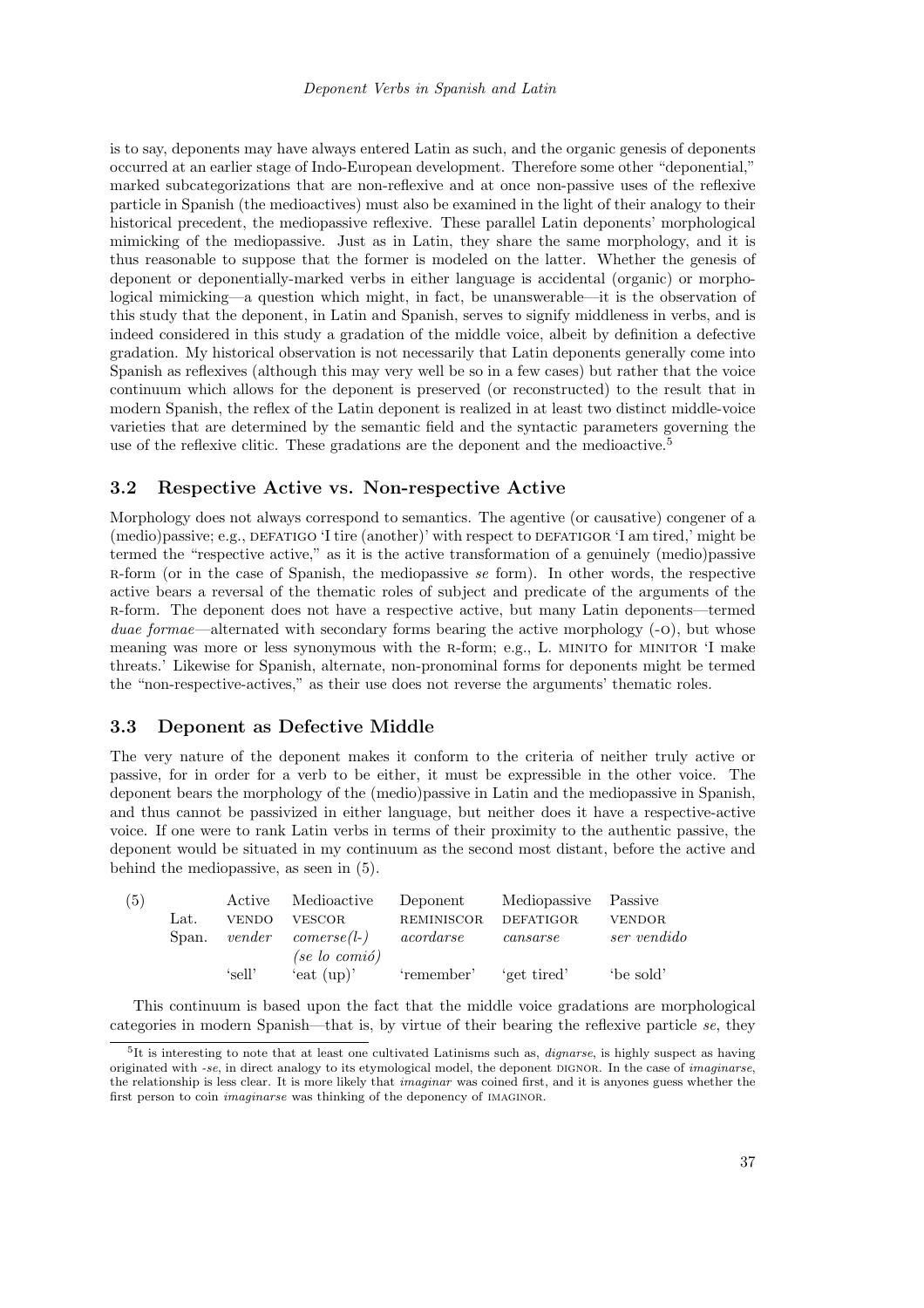are distinguishable in form from both the active and the passive. In Latin, the mediopassive is unmarked—that is, its morphology is identical to that of the passive. Mediopassivity in Latin, then, is a matter specific only to the verb's semantic field.

#### 3.4 Semantic Nature of the Deponent

The R-form of the Latin deponent is meaningful, and not a mere irregularity due to historical accident. Hatcher (1942: 14) discusses "deponential meaning":

In contrast to active verbs, which represent an activity as having its source in the subject, as being completely determined by the nature of the subject, the deponent represents rather an experience or situation into which the subject enters.

It is precisely in this way that deponents, whether having active readings or recoverable mediopassive senses, can be semantically described as middles, despite being morphologically defined in traditional Latin pedagogy as actives that were formerly middle or passive. They are, however, medium tantum 'exclusively middle.' Semantic minimal pairs illustrate this distinction. In the realm of motion verbs, PROFICISCOR and SALIO both mean 'I leave,' but PROFICISCOR is more the equivalent of 'I set out'—the subject has a purpose, a specific destination, a goal that motivates departure; whereas the semantic field of salio merely holds the generic signification of 'I leave.' Dramatic evidence of the meaningfulness of the deponent lies in the fact that, at least for a time, the deponent became a productive form. During and after the era of Plautus (third century BCE), Latin authors coined an abundance of new verbs through nominal derivation, a few of which are listed in (6).

- (6) a. MATERIOR (← MATERIA) 'gather firewood'
	- b. stomachor (← stomachus) 'be annoved'
	- c. PEREGRINOR (← PEREGRINUS) 'live abroad'

Although many such verbs were hastily coined constructions, seldom to be found again in literature, the fact that they were cast into the -R form supports the notion of the deponent's marking the ambiguous middle voice. The subject is somehow drawn into the activity; the action is somehow inspired from without, if not outright induced.

Broadly speaking, verbs with any kind of mediopassive or experiential reading, such as verbs of (induced) emotional state or reaction (e.g., LAETOR, IRASCOR), or eating (being nourished) (e.g., vescor), are realized either exclusively in an -r form verb (whether mediopassives or deponents) or are represented by both actives and deponents (e.g., EDO vs. VESCOR). Even if the vast majority of deponents were coined as such, it is also likely that they were done so in analogy to older verbs which had been originally mediopassive, or, for the verbs of resultant state or process, implicitly contain the mediopassive FIO ('be made'); thus, LAETOR=LAETUS fio ('be gladdened'). I have already noted that Latin has no middle desinence distinct from its passive; its mediopassives and deponents, however, account for precisely that semantic space. The original, distantly preliterate deponents, would presumably have been mediopassives which came to emphasize the induced activity or state of the subject, and, hence, their respectiveactives fell out of use. But again, this can only be speculative, as there are no attested active forms that later disappeared, leaving a deponent. However, this is not nearly my concern as is the semantic analysis of the deponent's analogical formation—that is, its mimicking of the mediopassive, which is often underpinned by a recoverable mediopassive sense. The latter is often stressed in Latin pedagogy with glosses such as 'be nourished' for vESCOR and 'be benefited by' for UTOR. In addition, less obvious mediopassive senses can be gleaned from other deponents; i.e., those that do not take ablative complements, as I will demonstrate.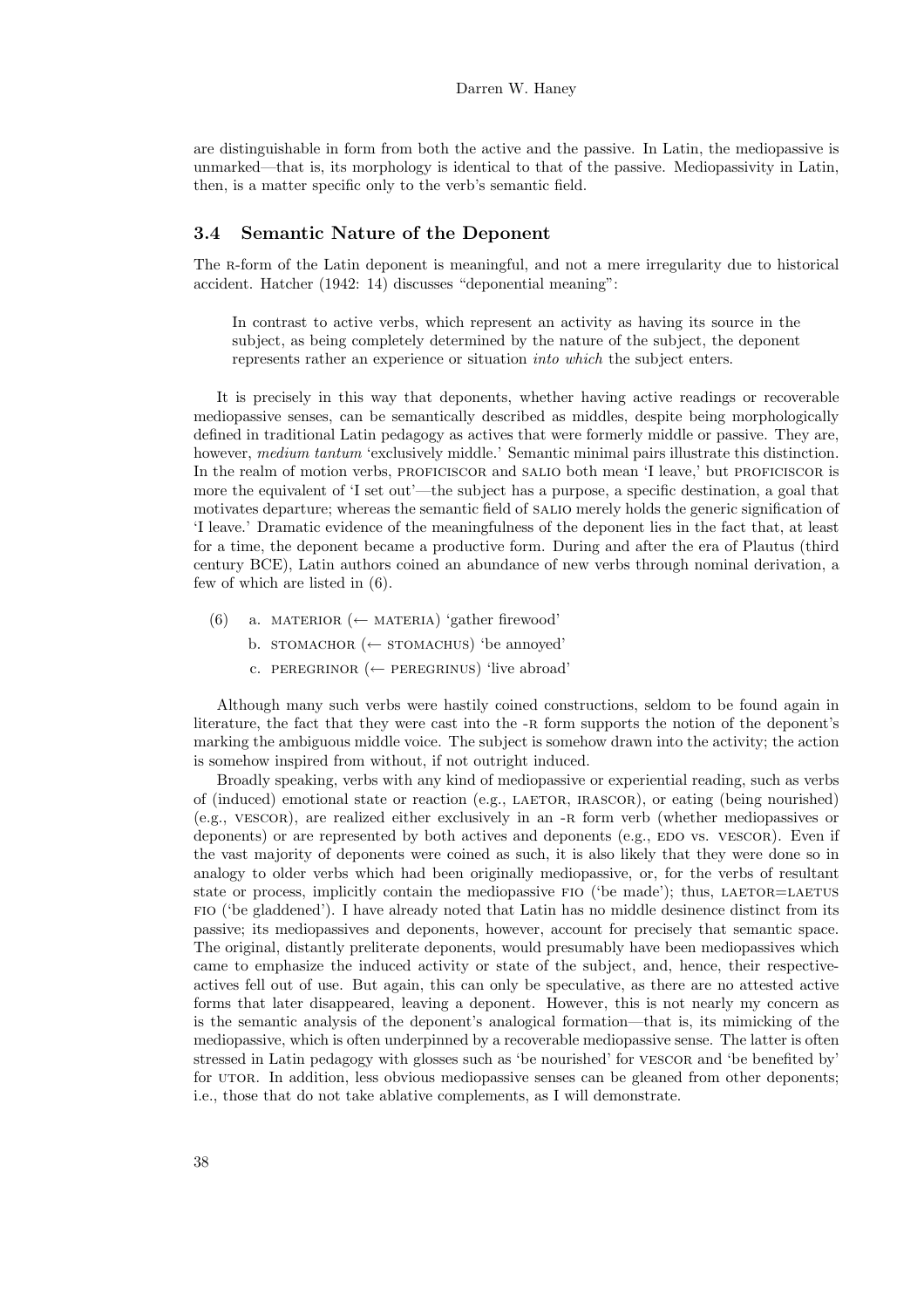### 4 Origin of Spanish Mediopassive

The genesis of the Spanish mediopassive was the innovation of the reflexive mediopassive, which may have come about early enough to coexist with the analytic R-form mediopassive. Günter Reichenkron (1933: 30), in his treatise on passives, middles and reflexives in Latin and Romance, proposes that the accusative-reflexive pronoun (se) was used with the active (-o) form (se sanare), and the dative-reflexive (sibi), with the mediopassive  $(-R)$  form (sibi sanari) which, incidentally, he calls the "deponential" form. He explains that the former refers to a cure brought about by a medical process, and the latter a "natural" cure. Although all of Reichenkron's examples are unattested and merely speculative, the precedent use of the active-with-reflexive substitution of the mediopassive is well documented by Hatcher (1942: 56) as a literary depiction of an implied causation on the part of the subject for the state in which he finds himself, an innovation which thus derives ME OBLECTO from a base like FACIO ALIQUOD QUO OBLECTOR ('I do something whereby I am delighted'). Another influence might be such figurative uses of the reflexive as ABSTINERE SE (Sp. *abstenerse*), which has no recoverable reflexive meaning, as it has no respective active (ABSTINERE = 'abstain,' not 'cause to abstain').<sup>6</sup> In Reichenkron's model, with the disappearance of the -R form altogether, the accusative-reflexive-with-active construction (se sanare) would have presumably come to replace the dative-reflexive-withpassive construction (sibi sanari); hence the former would represent the precedent for the modern Spanish mediopassive.

In this study I am not concerned so much with the historical question of whether the paradigmatically complete mediopassive or the se impersonal passive came about first. It may very well be that the analogy of the r-form to the reflexive was ancient enough that the Latin impersonal passive (DICITUR) came directly into Romance as a reflexive ( $SE$  DICIT/DICIT  $SE$ ). This is supported by the parallel existence of the Italian impersonal passive constructed with  $si$  ( $si$ dice). Whether se impersonal developed as distinct from the mediopassive se or was a later occurring analogy thereto, both of these phenomena speak to the fact that the reflexive construction offered a more economical way to express passivity than the analytic, copular passive. It was more similar in structure to the Latin r-form (medio)passive, and historically, could even be seen as the resurrection of that form with the mere substitution of the reflexive morpheme (me, te, se, etc.) for the  $-R$  desinence ( $-OR$ ,  $-RIS$ ,  $-TUR$ , etc.) on the same stem (but with the modern active morphology), at least for those verbs sharing the same semantic characteristics of mediopassivity. Another reason for the rise of se might have been the confusion that arose with the new mixed use of the copula esse for both the old perfect passive and the new analytic present passive, illustrated in the ambiguity of (7):

(7) a. amata est 'She was loved / She has been loved' (CL Perfect Passive) b. AMATA EST 'She is (being) loved' (New LL Present Passive)

Perhaps the rise of the stative-copular STARE  $(>\text{Sp.} estar)$  was also a result of the desire to eliminate ambiguity, as esse had three possible natures: qualificative, attributive, and dynamic (the analytic perfect passive), as seen in (8).

- $(8)$  a. AMATA EST 'She is beloved' (qualificative)
	- b. AMATA EST 'She is a loved-one' (attributive)
	- c. amata est 'She has been loved'/'She was loved' (dynamic)

The complementary distribution of stative-copular estar and qualificative/attributive-copular ser is paralleled by the widespread use of the reflexive construction as expressing the passive either as the se impersonal passive or the mediopassive—as compared with other languages. It

<sup>&</sup>lt;sup>6</sup>In Greek, this verb is the middle of 'hold' (εχομαι). Seen in this light, ABSTINERE SE could be considered a distant prototype of the Spanish deponent.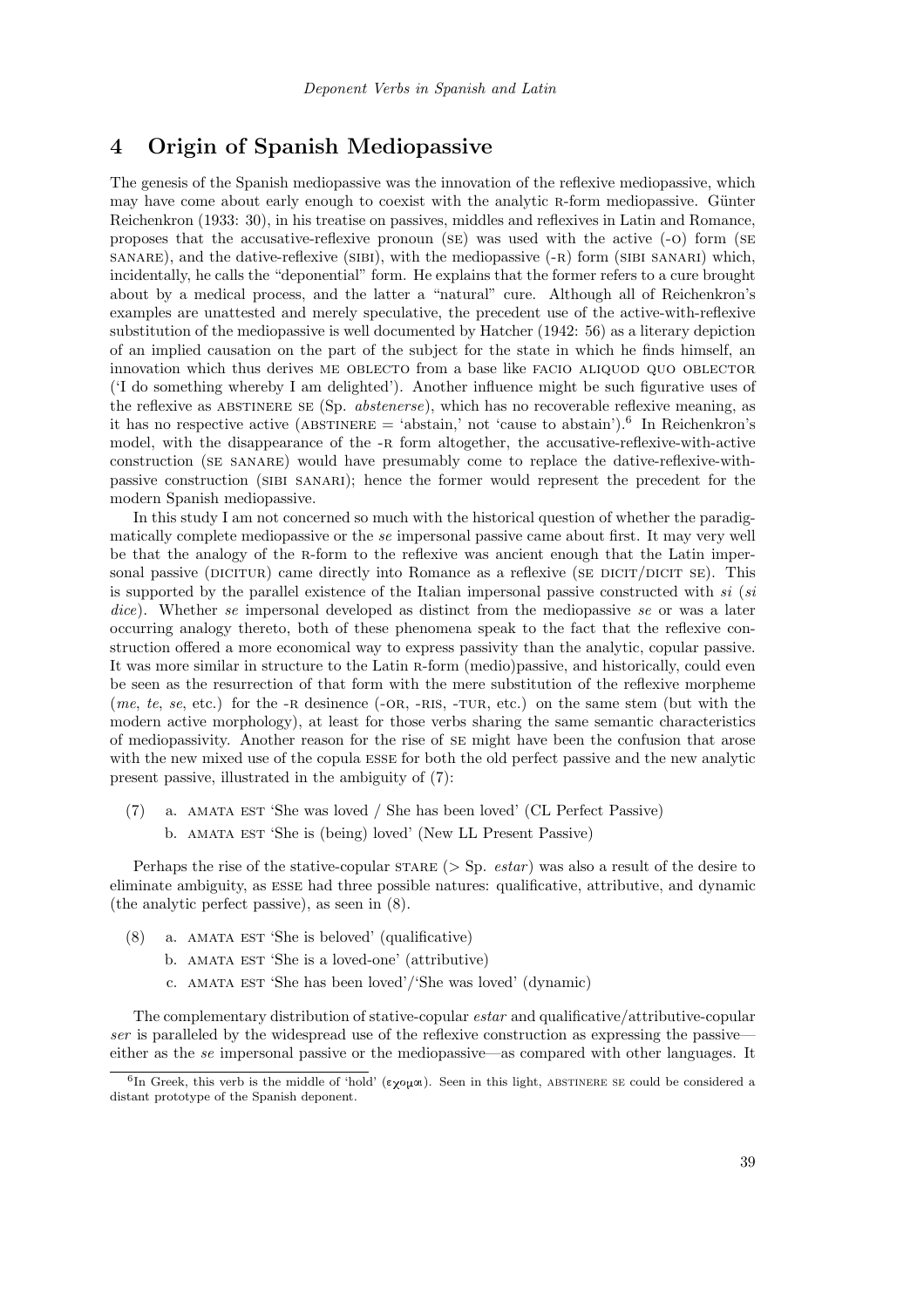has been seen that the analytic passive has been steadily losing ground to the se impersonal passive, and the mediopassive (as defined in this study) is in complementary distribution with the analytic passive, as has been noted.<sup>7</sup>

### 5 The Development of Spanish Deponents

The Spanish mediopassive system is the source of what we should call analogous deponents; i.e., verbs occurring in the mediopassive form (with the reflexive particle) but having no respective actives. However, a deponent should not necessarily be defined as a verb always occurring with the reflexive particle, as Babcock (1970: 66) implies. As we have seen, there are several pronominal verbs which have alternate non-pronominal forms (e.g., *imaginar(se)*, *olvidar(se)*) but the latter, rather than being the respective active voices of the pronominal forms, instead have the same meaning (the non-respective actives). Syntactically speaking, they assign the same thematic roles to the same entities (although their required complementation subcategorizations differ, e.g. *imaginar* + NP vs. *imaginarse* +  $de$  + NP). This is identical to the situation in Latin, in which there are many deponents (*duae formae*) which have alternate, nearly semantically equivalent -o forms; e.g.,  $SUSCTO(R)$ ,  $MINITO(R)$ . Balmori (1933: 34) gives a detailed analysis of the semantic differences in the Latin. In Babcock's analysis, only the so-called "inherent" or "lexical" se verbs are considered deponents. Historically, these verbs are the result a restructuring, as we will see in the following section.

#### 5.1 Organic deponents

The first category of deponents is not the result of an expanded use of the reflexive particle, but rather the historical accident of verbs which were once true reflexives, but lost their original meanings because their active (non-reflexive) congeners either fell out of use or experienced such a semantic shift that there was no longer any association between them and the reflexives. As a result, these verbs occur exclusively with the reflexive particle, as shown in (9).

| (9) | a. | quejarse<br>'complain' | *QUASSIARE SE ( <quassare se)<br="">'strike oneself'</quassare> |
|-----|----|------------------------|-----------------------------------------------------------------|
|     | b. | 'repent'               | $(ar/repentirse <$ POENITERE SE<br>'flog oneself'               |
|     | c. | atreverse<br>'dare'    | $\langle$ (AT) TRIBUERE SIBI<br>'attribute to oneself'          |

In a very real sense these organic deponents are the 'true' deponents, in that we can clearly infer the incipience of their defectiveness (the loss of the respective active congener)—they truly have 'laid aside' (DEPONO) their active voices.

Quejarse (along with other Spanish deponents) is described by Babcock as an "inner verb," the equivalent of *emitir quejas* (1970: 67). A historical analysis of the verb, however, serves better to demystify its obligatorily psuedo-reflexive form: it comes down from \*quassiare se  $\leq$  QUASSARE \*SE (frequentative of QUATIO 'beat, strike; shake'). But active *quejar* came to take on the metaphorical meaning of 'trouble, afflict,' rather than the literal 'strike,' and was thus disassociated so completely from *quejarse* that García de Diego (1954: 456) has supposed the etymon of the latter to be the Latin deponent QUEROR 'complain,' via the supine-derived

<sup>7</sup>Babcock (1970) gives an exhaustive discussion of the Spanish middle voice. For a good discussion on textual evidence of changes in the perfect passive tense system of Latin leading to the loss of the entire synthetic passive, the reader is referred to Winters (1984) and Muller and Taylor (1924).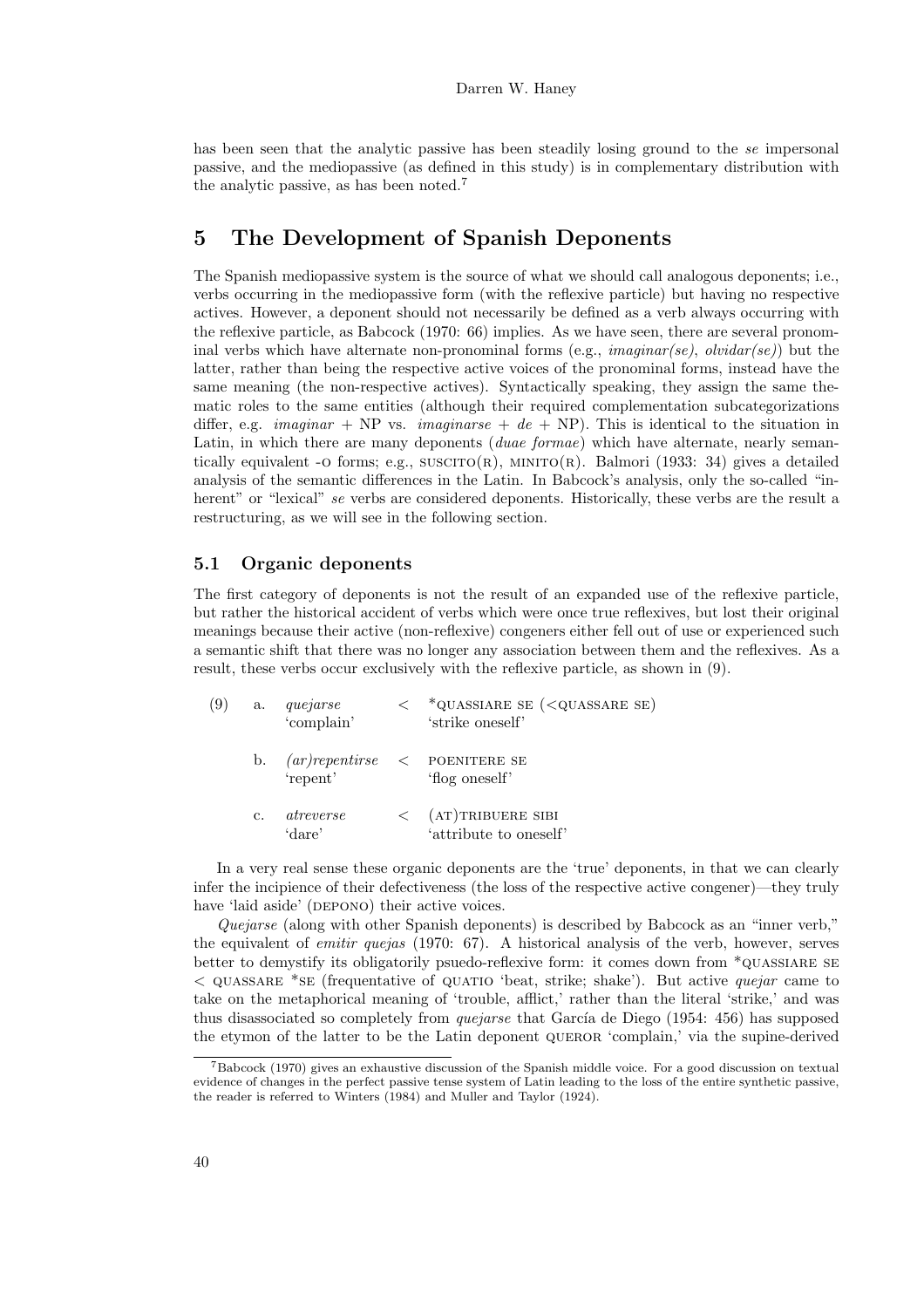QUESTARE  $\rightarrow$  \*QUESTIARE, while positing \*COACTARE for active *quejar*.<sup>8</sup> Something similar happened in French with the verb sharing the same semantic field: se plaindre came down from plangere se, but, as the idea of 'beat oneself' faded, the active form fell out of use, and speakers came to take the active plaindre was coined to mean 'pity (another)' (cf. Sp. *atreverse* below). Spanish *(ar)repentirse* derives ultimately from POENITRE SE, as the act of penitence was literally self-flagellation. Although the practice may have continued (hacer la penitencia), active poenito did not survive come into Spanish, and hence (ar)repentirse did not continue to hold a reflexive sense in the minds of speakers, but rather became a deponent with the figurative meaning 'repent (of).' Atreverse is the reflex of TRIBUERE SIBI with its dative-reflexive clitic. The active form did not survive (atribuir is a cultivated Latinism coined centuries later). That these verbs tend to be re-analyzed as mediopassives is supported by the fact that the backformation of the agentive atrever ('dar atrevimiento') occurred at one point, although the verb did not survive (Real Academia Española 1959: 141). This phenomenon might be called "revoicing"—i.e., the reanalysis of a verb as mediopassive and the subsequent reintroduction of the active voice in accordance with its new sense.

#### 5.2 Analogous Deponents

The Spanish mediopassive system has been the source of analogous deponents numbering in the hundreds. Let us be reminded again that a verb's being deponent does not necessarily always mean that there is no active form, but often it does mean that there is no active form which is the transitive, causative (agentive) counterpart of that verb; i.e., when it does exist, the active form either

- 1. is more or less synonymous, although sometimes able to be complemented by a direct object, e.g., olvidar 'forget' (but let us bear in mind that olvidar is not the respectiveactive of olvidarse—the Subject of olvidar is still the experiencer); or
- 2. it bears an altogether different meaning.

Babcock (1970: 40-41) asserts that in Spanish, intransitives can be "passivized" with the addition of the reflexive particle. This is certainly true, as with *volver(se)*. But because of the pseudo-passive nature of these verbs, they may also be called deponents, the proof for which is their non-transformability to the respective active. The historical question of whether the deponential form (-se) or the regular form originated first requires extensive philological investigation for each case. In some cases the verb gains an accusative-complemented sense; e.g., imaginar, lamentar. But these themselves cannot in turn be passivized; i.e., lamentarse always means 'lament' and never 'be lamented,' hence the ungrammaticality of (10) as meaning 'The tragedy was lamented everywhere':

 $(10)$  \*La tragedia se lamentó por todas partes.

# 6 Semantic Analysis of Spanish Deponents and Correspondences to Latin

Listed in (11) are some representative deponents, almost all of which correspond semantically, if not etymologically, to Latin deponents, and often have stative-copular or mediopassive-copular equivalents in English ('be,' 'get'):

(11) a. *imaginarse* ('be under the impression') (but *imaginar*  $\neq$  'give the impression')

<sup>8</sup>This perhaps suggests an association between the so-called 'lexical' or 'inherent' pseudoreflexives (organic deponents) and Latin deponents, in the minds of learned speakers.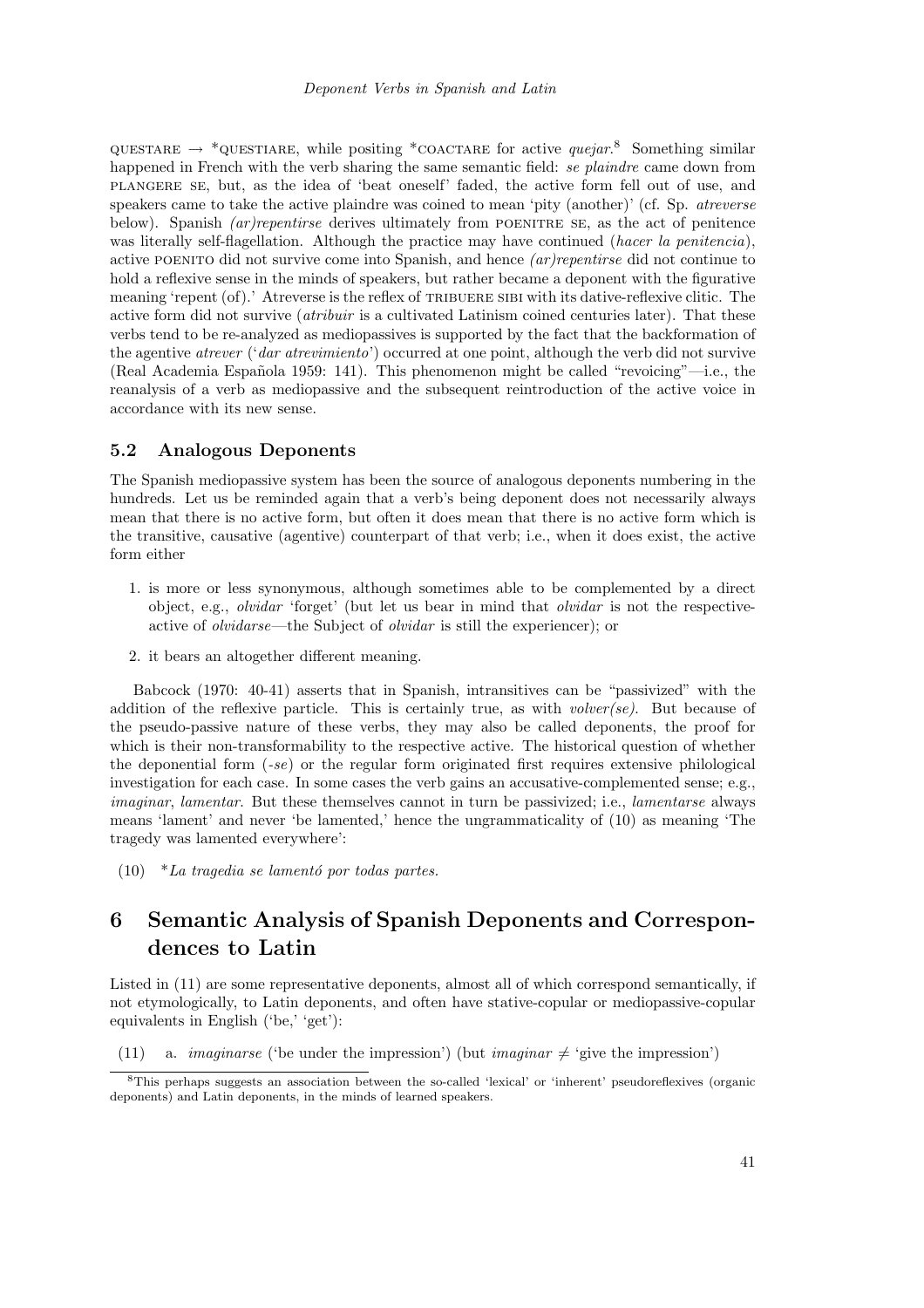- b. recelarse ('fear, mistrust') (but recelar  $\neq$  'inspire fear, mistrust')
- c. acordarse ('be reminded') (but not \*acordar ['remind'])
- d. *olvidarse* ('forget') (but *olvidar*  $\neq$  'cause to forget')
- e. *lamentarse* ('lament') (but *lamentar*  $\neq$  'cause to lament')
- f. *obstinarse* ('be obstinate') (but not  $*$ *obstinar* ['make obstinate'])
- g. sincerarse ('be sincere') (but not \*sincerar ['make sincere'])
- h. aprovecharse ('make use of,' 'be benefited by') (but aprovechar  $\neq$  'benefit')

#### 6.1 Resultant State or Process

The largest category of deponents is resultant state or process. Sp. volverse, hacerse and ponerse ('become') epitomize this concept, and correspond to the Latin (irregular by suppletion) mediopassive fio ('be made, become').<sup>9</sup> This concept is easily distinguishable from a true reflexive, as the latter, like a true passive, must be convertible to the respective active voice; hence, the action must literally be performed by the subject on itself. In some cases, it is conceivable and logical that the subject should be the cause of the resultant state or activity; e.g., in se hizo abogada, it is obvious that the subject became a lawyer as a result of her own efforts; no true reflexive meaning, however, is present here; hence the ungrammaticality of (12):

(12) \*Se hizo abogada a sí misma. 'She became a lawyer'

Both Spanish volverse (ponerse, hacerse) and Latin fio—or their semantic field—is the source of many or all verbs of resultant state or process in both Spanish and Latin, respectively; in resultant emotional states, for instance:

(13) a. enojarse (= ponerse enojado) IRASCOR (= FIO IRATUS) b. *alegrarse* (= ponerse alegre) LAETOR (= FIO LAETUS)<sup>10</sup>

The state or process may be natural or induced. The key concept of induced process in Latin was the mediopassive fio ('be made'), which either comes down into Hispano-Romance as \*FACERE SE (> fazer se > hacerse). Many Spanish deponents have either hacerse (transformative), ponerse, or volverse (resultant state) in their bases. These are often highly technical, obscure, terms—many relating, for instance, to agriculture; e.g., acocarse ('become infested with worms' [said of fruit]) and *enmalecerse* ('become covered in weeds' [said of a field]). Others imply other mediopassives; e.g., *gangrenarse* (= '*infectarse con la gangrena*'). Some are direct derivations of mediopasives; e.g., *enamoricarse* 'become infatuated with' ( $\leftarrow$  *enamorarse*).

#### 6.2 Cognitive/Perceptual

Imaginarse represents the cognitive/perceptual category, and corresponds to the deponent imaginor, of which it is a Latinate cultivation. However popularly understood by non-native speakers as 'imagine to oneself' (due to the fact that imaginar means transitive 'imagine' and not the agentive 'give the impression'), the verb has an unmistakable mediopassive sense, which is even more pronounced in its French cognate, s'imaginer, which has the force of 'be under the illusion.' In this category as well, *recelarse*, although not commonly found as a deponent, corresponds to sus-PICOR ('suspect'). Far more common for this concept is the active sospechar  $(<$  \*SUSPECTARE),

 ${}^{9}$ Cf. the Greek deponent  $\gamma\gamma\gamma\gamma\gamma\alpha\alpha$  'become.'

 $10$ I cite Latin verbs *per se* in the traditional lexicographical first-person singular. When drawing correspondences and etymologies, I cite Latin verbs either in the first person singular or the infinitive, depending on what is being illustrated. Spanish verbs are always cited in the infinitive, except on the voice continuum. I beg the reader's pardon for these seeming inconsistencies.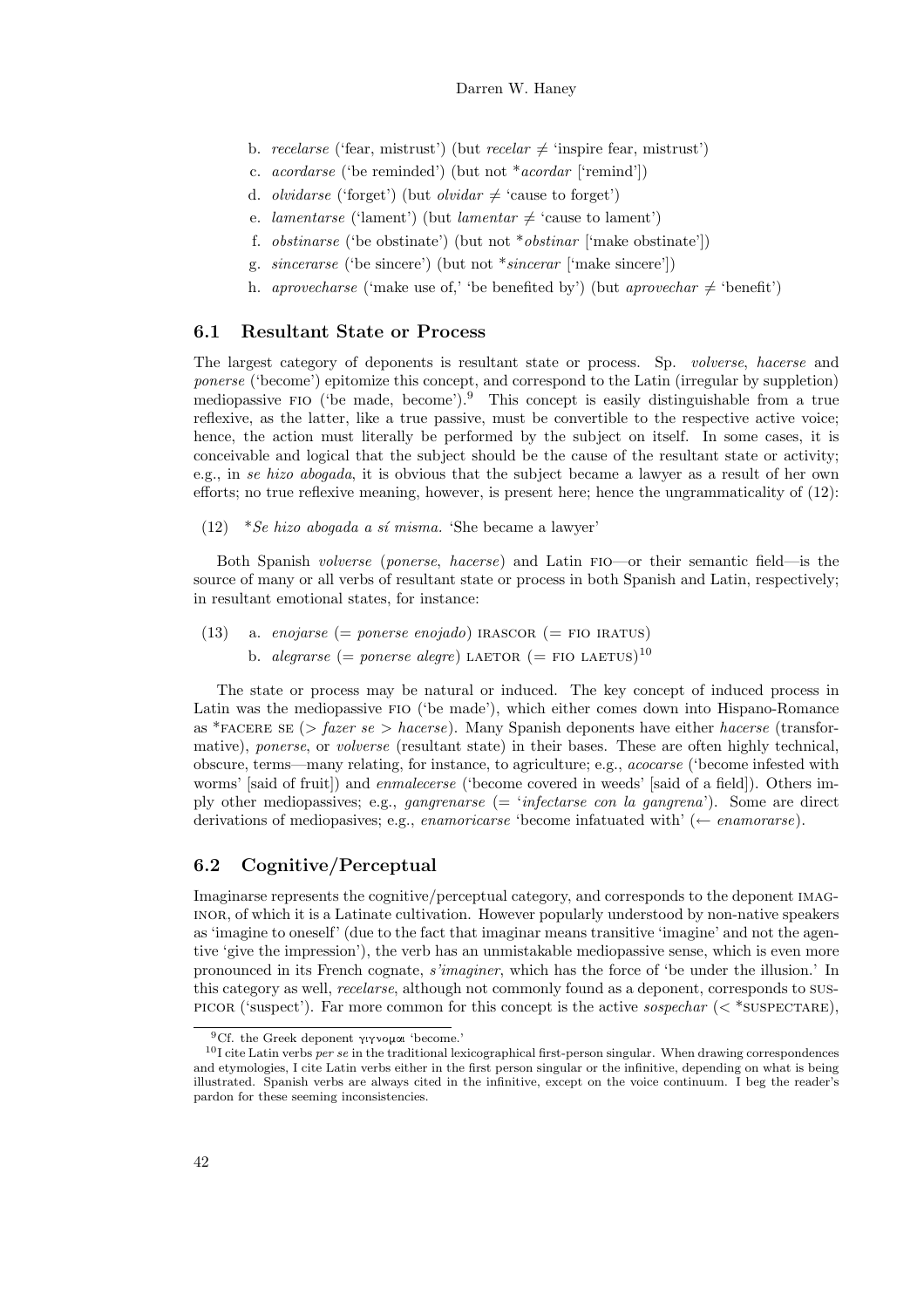but it is nonetheless important that a deponent does exist. Some verbs of remembering and forgetting are to be found deponent as well: acordarse corresponds to reminiscor, and hence bears the sense of 'be reminded of,' precedence for which is found in the now antiquated membrarse. *Olvidarse* corresponds to OBLIVISCOR, its etymon \*OBLITARE SE having derived from the supine (or perfect passive participle) of the latter (OBLITU). Although *olvidar* can be complemented by a direct object, it is not the agentive of olvidarse, and merely means 'forget something').

#### 6.3 Self-expressive

Lamentarse (cf. quejarse, exclamarse) belongs to the realm of self-expression. Its deponent etymon is LAMENTOR, and it contains—if not an implicit mediopassive sense (i.e., 'be driven to lamentation')—a nature which holds the source of the activity as not lying wholly within the subject, but rather as having been induced or inspired from without. Obstinarse ( $\lt$ \*OBSTINARE se) derives possibly from the influence of the supine-stem adjective obstinatu by way of the re-analysis of the deponent-copular obstinatus esse as a true passive. Sincerarse is a direct derivation of the adjective sincero, and bears the sense of 'speak sincerely.'

#### 6.4 Usufructive

The usufructive category is epitomized by aprovecharse, which corresponds to UTOR. As far as we can tell, the concepts of eating and drinking did not come into Romance as mediopassives, and we cannot necessarily draw a correspondence between *comerse* and VESCOR. *Comerse*( $l$ -) and  $bebrse(l-)$  represent a more recent innovation in the use of the reflexive clitic, namely the medioactive. In contrast, the Latin deponents do not necessarily bear the same semantic modification on their non-deponent synonyms: for instance, VESCOR is not necessarily more completive than EDO, but indeed in Spanish *comerse(l-)*, as in *cometelo todo* 'drink it all down' is more completive than comer. Se in these types of constructions might be called a completive particle, corresponding to 'up' in English (see Section 9 below).

### 7 "Near" Deponents

There are a few Spanish verbs that might be classified as near-deponents or verbs that are in the process of becoming deponent—that is, they nearly always occur in the mediopassive form. These verbs can occur in the respective active, but they do so very rarely. Pronominal enterarse ('be informed, find out') occurs in some dictionaries as the second sense, after active enterar ('inform'), but the latter is rare enough that most native speakers claim never to have heard or read it. Inclinarse in its psychic sense ('be inclined') also occurs in some dictionaries only after its active sense of "persuadir a uno a que haga o diga lo que dudaba hacer o decir" (Real Academia Española 1959:  $737$ , however rare and awkward-sounding this sense may seem. English be inclined is also a near deponent, as it will only admit non-human agentive complements  $*He$ inclined me to think otherwise.) As for Spanish, the transitives enterar and (psychic) inclinar will surely be reported in dictionaries of the future as having fallen into disuse. Only in-depth philological investigation can reveal whether ?enterar was the one-time organic active congener of enterarse or merely an unsuccessful revoicing thereof.

### 8 Medioactive

The optional use of the reflexive particle with transitives and motion verbs is modeled on the se mediopassive. This most closely parallels the middle sense of active deponents in Latin, although the R-form was not an optional marking but the default form; even in the *duae formae* verbs mentioned above, the r-form was always the primary, unmarked one, and the marked, -o forms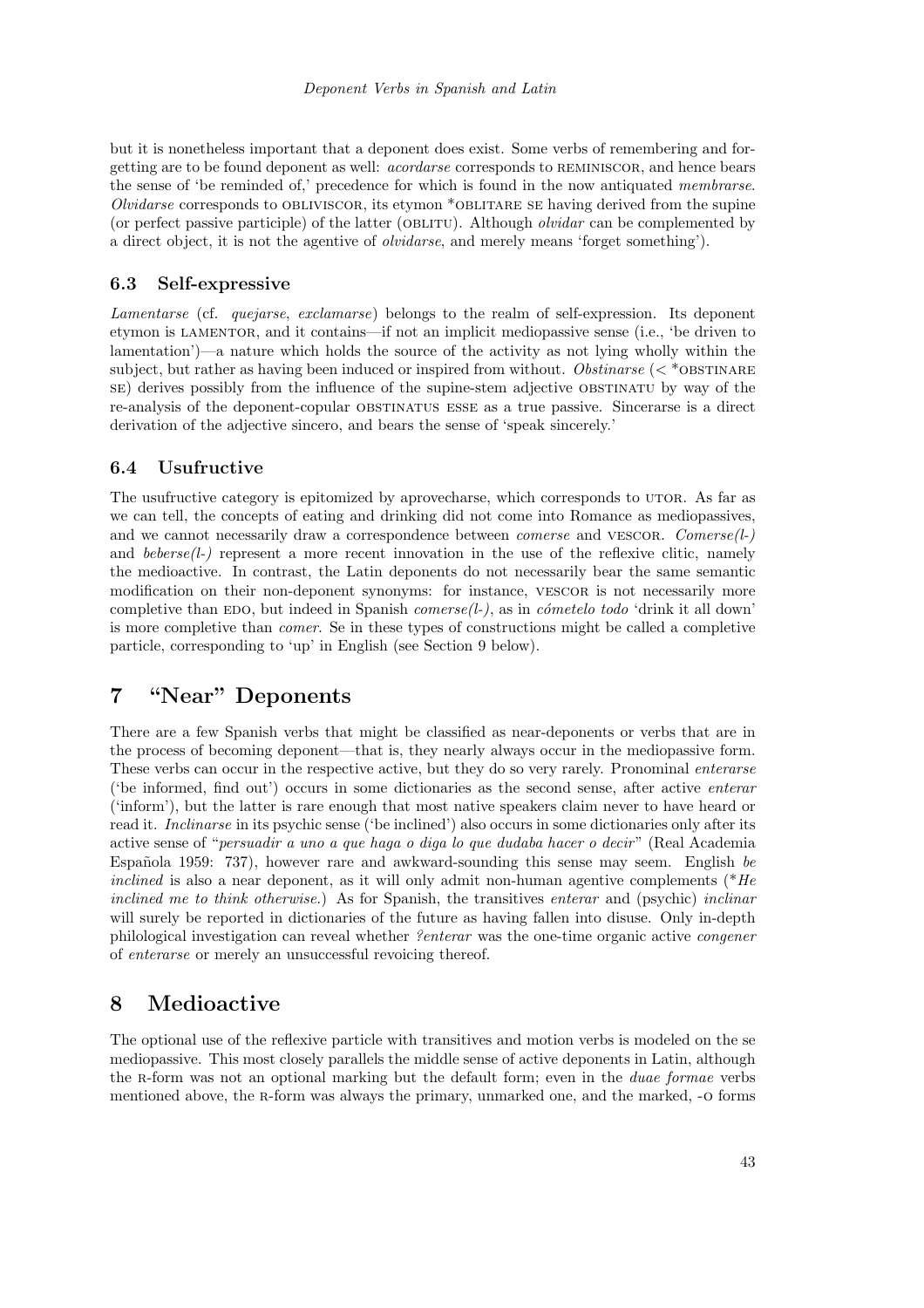#### Darren W. Haney

were presumably all secondary modifications, indicating the incipience of the inevitable complete leveling of the deponents—that is, those that did not drop out of the language altogether—to the -o form. One could not say, for example,  $EDOR * T$  eat' for  $EDO$ , but there was the deponent vescor, which, if we share Hatcher's (1942) view of the semantic nature of deponents, could be seen as a modification of the semantic field of EDO. Babcock (1970: 65-66) notes that in Spanish, the expression se lo comió todo is the equivalent of English 'He (she) ate it all up,' with se corresponding to 'up' – a particle which acts as a sort of destination intensifier, as it emphasizes the destination of the object (the thing eaten), which is the subject (the one who eats). Hence, this category of voice subcategorization might be called "medioactive": however defiant to semantic categorization, morphologically the medioactive can be described as a pronominally marked form (se) of an active, transitive verb.

### 9 Motion Verbs

With regard to Spanish verbs of motion, Babcock notes that with  $ir$ , the use of the reflexive is mandatory when the source is present; hence, 'she is leaving (going out of) the house' = se va de la casa and not  $*va$  de la casa. Its morphological analogy to the mediopassive is no less tangible, as irse, in Babcock's (1970: 40-41) own analysis, should be a "passivized" intransitive. One's first instinct is to say that *irse* (or *marcharse*) fails to correspond exactly to GRADIOR or PROFICISCOR, merely for the fact that *irse* is a pronominally marked form of *ir*, while the Latin examples are not subcategorizations, but rather the default forms. However, it is relevant that irse bears a completive sense; i.e., the absolute removal of the subject from the source, syntactically reinforced by its mandatory use when that source is expressed. When used with a destination, irse and proficiscor may not represent as close a semantic correspondence as other pairs of examples mentioned in this study, but *irse* does exemplify the phenomenon of a mediopassive-mimicking morphology bearing the role of a marked syntactic parameter, i.e., its mandatory use when source complementation is present, serving to intensify and make more specific the generic semantic field of 'go'  $(ir)$  with a completive sense, just as PROFICISCOR intensifies and make specific the semantic field of 'leave' (salio) in the same way, albeit without syntactic parameters with regards to source or destination complementation. And still, copulative glosses such as 'be off' or especially 'be gone' are possibly illustrative of an underlying semantic correspondence across Indo-European languages.<sup>11</sup>

# 10 "Old" vs. "New" Deponents

We divide deponential categories of Spanish verbs into two groups:

- 1. The "old" deponents—those which originated in Late Latin or Proto-Romance; and
- 2. the "new" deponents, which are overwhelmingly verbs of resultant state or process.

The latter have found their coinage generally in the modern era, and their production continues, especially as technical descriptions of fairly complex processes of indeterminate agency or causation. The old deponents belong to the cognitive/ perceptual, self-expressive and usufructive categories—categories that are no longer productive.

In the old deponents, we can discern that the cognitive/perceptual is the strong category. Here, dynamic melds with static, action mingles with passivity. The rich complexity of human

 $11Be$  gone and Fr.  $\hat{e}$ tre arrivé may be called analytic deponents, as they are modeled on the copulative analytic passive. In verbs of motion they are of a perfective aspect (He is arrived = He has arrived = Il est arrivé) in contrast to the Spanish mediopassive semisynthetic deponent *irse*, which is of a present aspect (se va = '(s)he is leaving')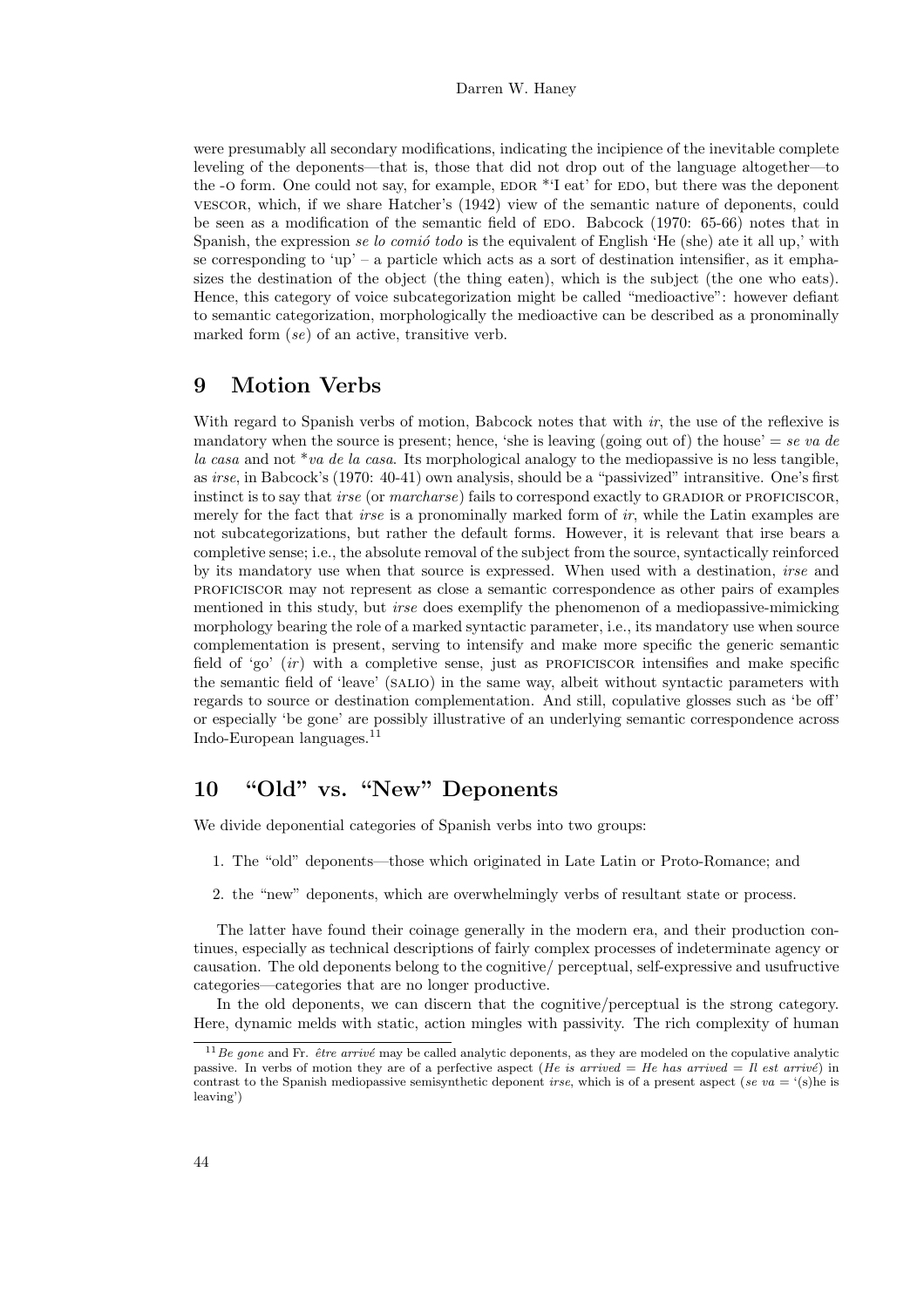experience seems to require such a category. The usufructive is the weak category—it produced only one real example, although a key concept: aprovecharse. The self-expressive category mingles with the cognitive/perceptual, but has produced fewer deponents. It has, however, shown some modern productivity in such colloquialisms as *sincerarse* and *apalabrarse*. Indeed it is evident that the colloquial coinage of nominally and adjectivally derived pronominal verbs (deponents) continues in the same vein as Latin deponency—that is, coinage by analogy to the mediopassive. The formulae in (14) have shown themselves to parallel the nominally or adjectivally derived Plautian deponent—a verb that describes the subject's entering into an experience. This type of voice modulation and hence categorical option for new coinages has either been preserved, or reconstructed, from antiquity.

(14) a.  $[a-]+N+[-(e)ar]+[-se]$ b.  $[en-] + N + [-(e)ar] + [-se]$ 

### 11 Conclusion

I have sketched several categories of the middle voice, including

- 1. the mediopassive (resultant state or process);
- 2. the deponent (resultant state or process; cognitive/ perceptual; self-expression; usufructive); and
- 3. the medioactive—a less easily defined category encompassing a wide range of verbs which optionally bear the reflexive clitic.

Deponency is the phenomenon of a verb whose form mimics the mediopassive. The deponent bears the mediopassive morphology, but has no respective-active voice, although it sometimes appears with what looks like an agentive or causative complement. The absence of earlier attestations of respective actives of Latin deponents makes it difficult to prove the hypothesis of passive or middle origin of these deponents. The term 'deponent' might in fact be a misnomer for most such verbs in Latin, which seem to have been coined as such, in analogy to the mediopassive. The ordering of voices, therefore, dictated that they be treated as actives, although in some cases their meanings were closer to (medio)passive (e.g. UTOR 'be benefited by'). The likelihood that the Latin passive was a reflex of the Indo-European middle (Clafflin 1927: 158) lends more credence to this hypothesis.

In Spanish, verbs of resultant state or process are clearly discernible as being expressed either in the mediopassive—i.e., in the reflexive construction but signifying an oblique passive voice or as deponents. Many deponents have static rather than dynamic natures. Transitive verbs that have a marked, pronominal option—i.e, one that does not change assigned thematic roles—I have identified as medioactive; however, the phenomenon occurs with some motion verbs as well, as we have seen. While a detailed analysis of these categories is left to a future study, it is my suggestion that they represent a modern morphosemantic reflex of the Latin deponent-active and deponent-motion verb, respectively.

### References

Babcock, Sandra S. 1970. The syntax of Spanish reflexive verbs: The parameters of the middle voice. The Hague: Mouton.

Balmori, C.H. 1933. "Observaciones para el estudio de los verbos deponentes," Emerita 1: 1-77

Balmori, C.H. 1934. "Observaciones para el estudio de los verbos deponentes," Emerita 2: 45-78.

Clafflin, E.H. 1927. "The nature of the Latin passive in the light of recent discoveries," American Journal of Philology 48: 157-75.